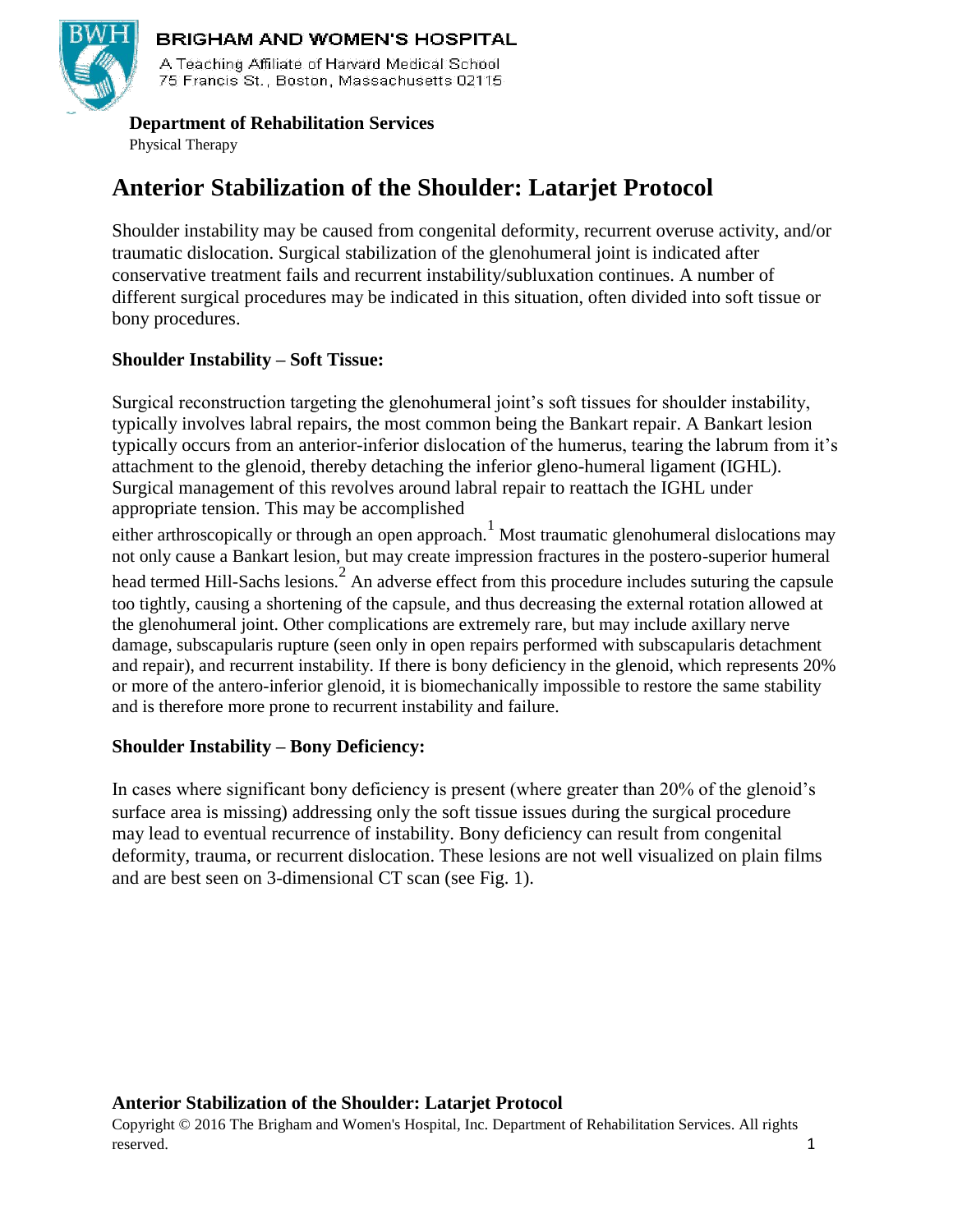Figure 1: A 3D CT reconstruction of the scapula. The blue segment illustrates the bony deficit of the glenoid.



When bony lesions reach critical dimensions, reconstruction of this deficit using autograft bone yields the best surgical results. The Latarjet procedure is the most popular and highly effective, transferring the distal coracoid into the bony defect.<sup>3</sup>

#### **Surgical Technique**

A deltopectoral approach is used to expose the coracoid process. The corcoacromial ligament and the pectoralis minor attachment are divided, where as coracobrachialis and the short head of the biceps origins remain intact. The coracoid is osteotomized at its' "knee" yielding bony graft approximately 1.5 cm in length. Great care is taken to avoid damage to the soft tissues and musculotaneous nerve in the surrounding area.

With the arm in external rotation, the subscapularis muscle is either split along its' length or detached from the lesser tuberosity and the joint is exposed. The graft is shaped and contoured to fill the defect and is secured with screw fixation placed at the antero-inferior glenoid. With the corachobracialis and biceps still attached to the coracoid, they now serve as a dynamic sling further stabilizing the glenohumeral joint.<sup>2-5</sup> The subscapularis split is then repaired. The final bony reconstruction is illustrated in Figure 2.

Figure 2: Illustration of the coracoid transfer to correct the inferior glenoid bony deficiency.



#### **Anterior Stabilization of the Shoulder: Latarjet Protocol**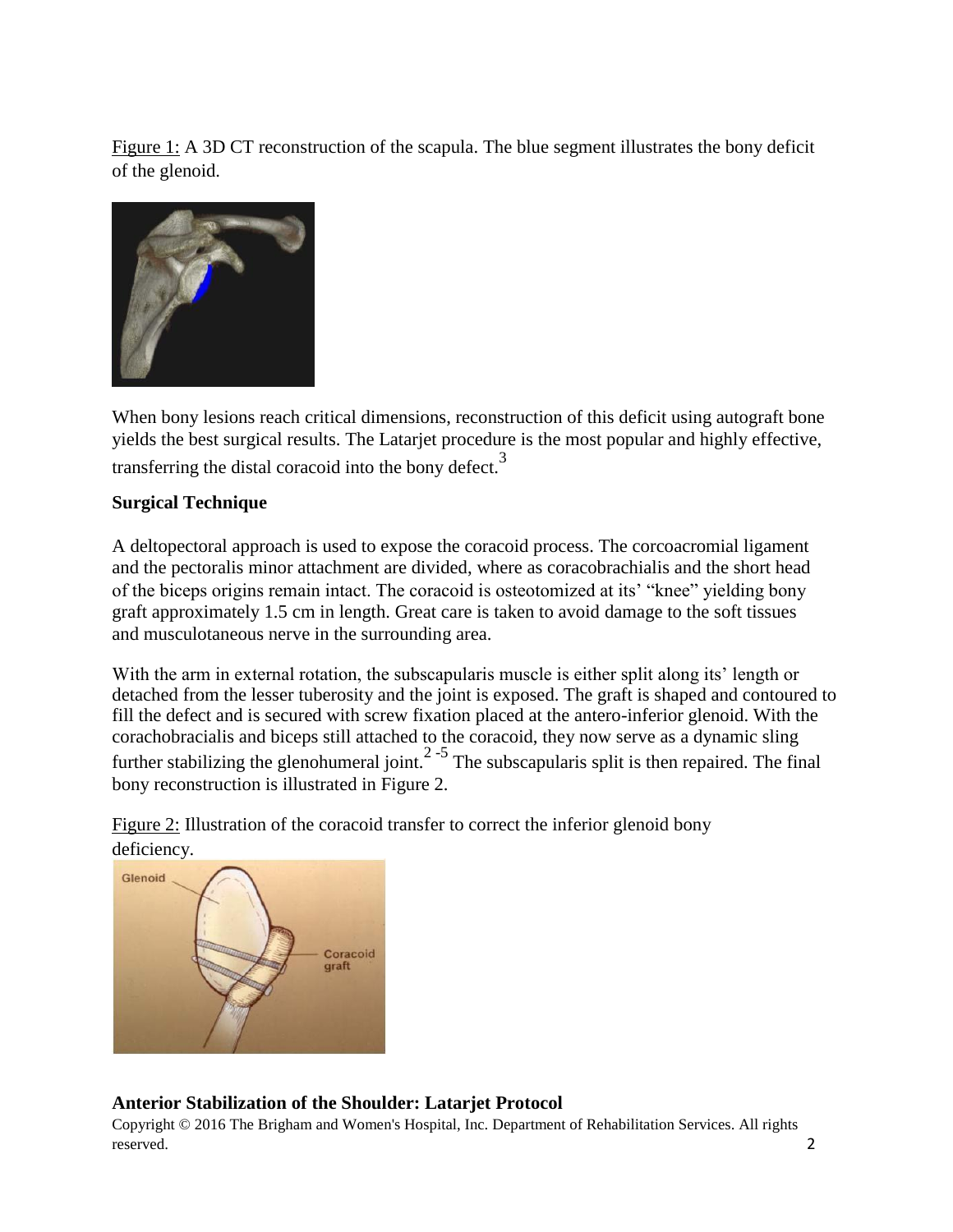#### **Potential Complications**

There are several possible complications that could occur after a Latarjet procedure. Considering the coracoid osteotomy, there is a risk for non-union of the transferred coracoid process, which occurs typically in 3% of patients.  $\frac{2}{3}$  In a long-term follow-up by Banas et al, 82% had bony union and 14% had fibrous union of the coracoid and glenoid.  $\frac{4}{\text{Despite}}$  the bony union, many patients continued to experience discomfort years post-operatively and underwent another procedure to extract the screws. Screw loosening and screw breakage are other possible reasons a patient may undergo a screw removal procedure. A follow-up performed by Banas et al, found 14% of shoulders required secondary operations, 4% for stabilization, and 10% for screw removal secondary to discomfort. Current research is evaluating the optimal screw placement during the procedure to reduce loosening, breakage, and discomfort.<sup>2-4</sup> Other complications, including musculocutaneous nerve palsy and subscapularis dysfunction, are reported but rare events.

Following a Latarjet procedure, the most functional limitation reported is a decrease in external rotation range of motion. Although some patients may return to overhead throwing sports, most  $\frac{6}{10}$  do not regain full external rotation.<sup>2-5</sup> According to Hovelius and colleagues, the mean loss of external rotation was 7.4 degrees in adduction and 8 degrees in abduction. The complications of rotator cuff tendonitis and limitation in external rotation can be reduced with proper progression in rehabilitation.<sup>6</sup>

#### **Rehabilitation Considerations**

One must recall that the purpose of the Latarjet procedure is to reinstate anterior stability to the glenohumeral joint. While this is primarily a bony procedure, specific attention must be directed towards the soft tissues which play a critical role in maintaining stability. Early post-operative therapy must protect the repair of the subscapularis as well as the developing bony union of the coracoid process.

Since it will take approximately 6-8 weeks to form an osseous union of the newly reconstructed glenoid, the biceps and coracobrachialis attachment to the coracoid needs to be protected during the initial postoperative period. Aggressive shoulder extension and combined extension and external rotation stretching is not indicated. Once strengthening commences, a gradual progressed program of biceps and coracobrachialis strengthening needs to be followed to minimize undue stress and tension on their muscular origins.

In addition, isolated external rotation range of motion needs to be gradually regained after surgery to allow the anterior capsule and subscapularis to heal appropriately.<sup>7</sup> For that reason, external rotation range of motion is advanced in a protected fashion, with early emphasis on external rotation work being done in an open packed position (i.e. scapular plane at about 45 degrees of abduction) and then progressed to positions that gradually tension the subscapularis (i.e. full adduction and then at 90 degrees of abduction and above). Please refer to protocol below for more detail. (In the case of a subscapularis take down and repair, external rotation gains need to be progressed slower and one should avoid aggressive external rotation stretching

#### **Anterior Stabilization of the Shoulder: Latarjet Protocol**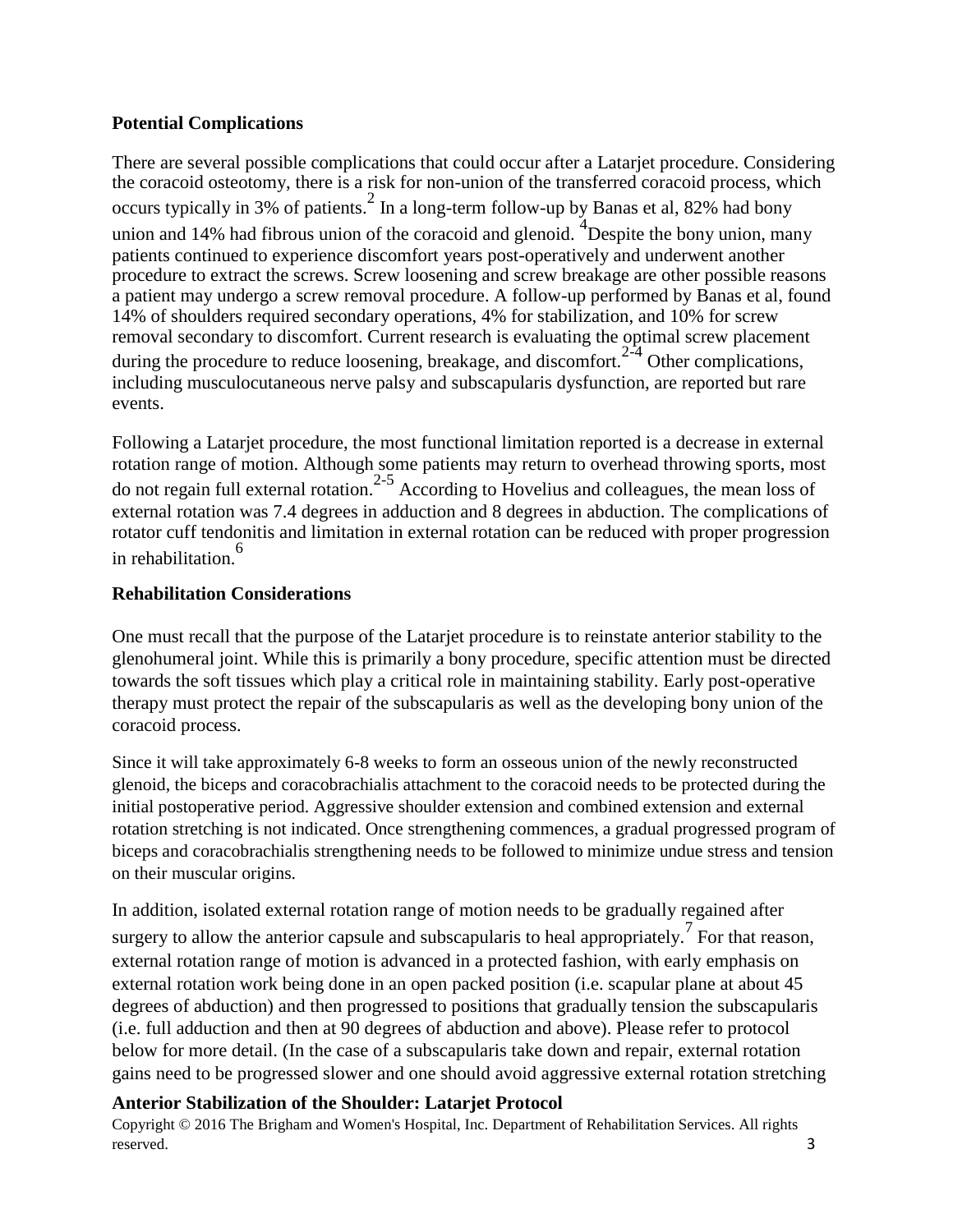and internal rotation strengthening until the subscapularis is well healed. In these cases it is helpful to get a 'safe zone' of initial external rotation range of motion from the referring surgeon, as determined from intraoperative inspection from either the operative note or discussion with surgeon.)

Due to the surgical technique and early immobilization required to promote healing, the subscapularis may not only be impacted in terms of length, but in terms of force production and proprioception. Hence, specific subscapularis proprioception and strengthening needs to be incorporated to enhance subscapularis function postoperatively. The clinician needs to tailor the rehabilitation program to address the unique structure of the subscapularis to enhance both the upper and lower subscapularis fibers. This is warranted due to the fact that the subscapularis is innervated by both the upper and lower subscapular nerves, along with the presence of two different muscular fiber alignments; hence, its action has been described as being like that of two different muscles depending upon the functional activity.<sup>8</sup> The upper fibers are primarily aligned in a horizontal fashion and the lower fibers are arranged in more of an oblique alignment. One must therefore be selective in the rehabilitation protocol to maximally stimulate the appropriate portion of the subscapularis with the correct exercise.

#### **Anterior Stabilization of the Shoulder: Latarjet Protocol**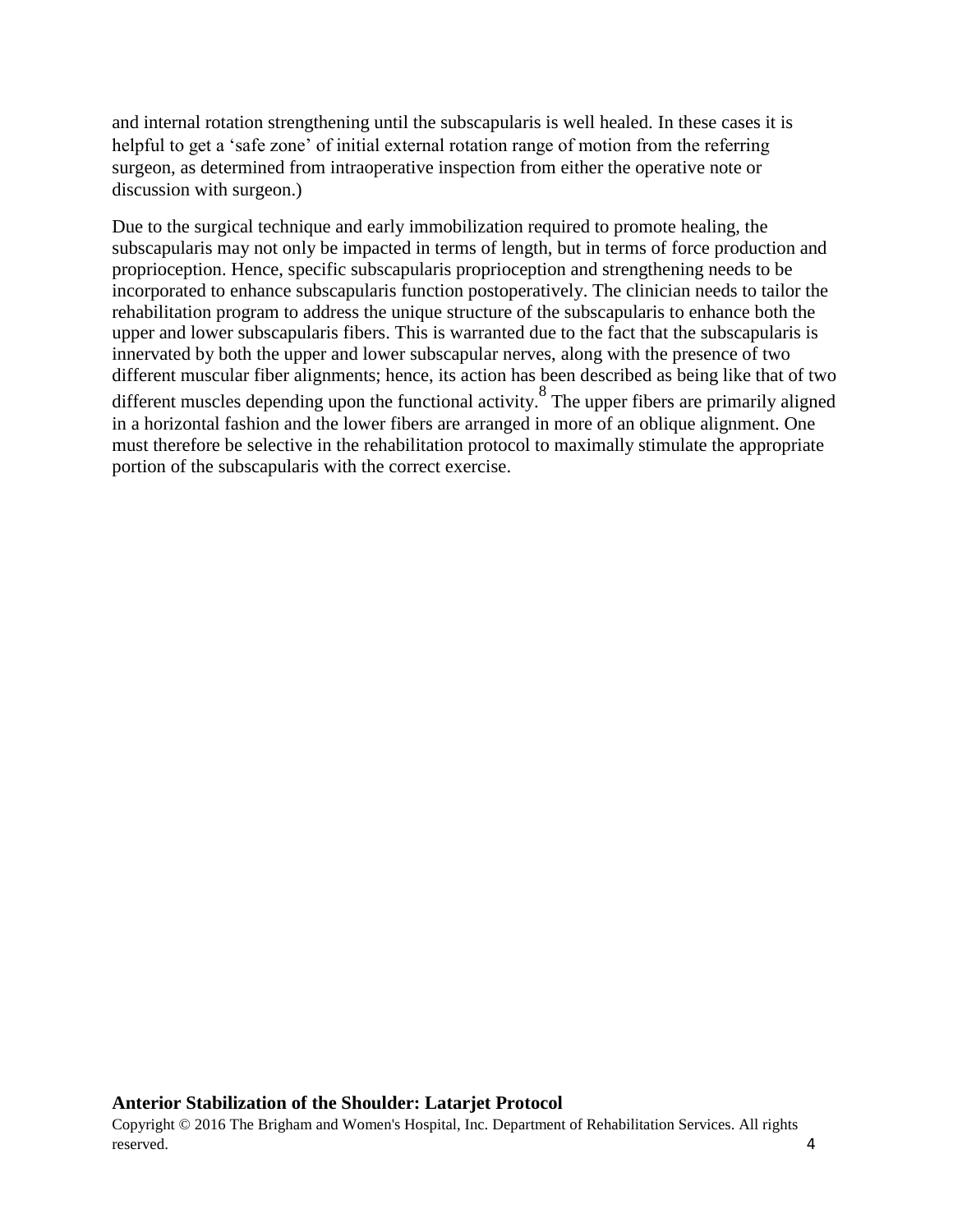# **Anterior Stabilization of the Shoulder: Latarjet Protocol**

*The intent of this protocol is to provide the clinician with a guideline of the post-operative rehabilitation course of a patient that has undergone a Latarjet procedure for anterior stabilization. It is no means intended to be a substitute for one's clinical decision making regarding the progression of a patient's post-operative course based on their physical exam/findings, individual progress, and/or the presence of post-operative complications. If a clinician requires assistance in the progression of a post-operative patient they should consult with the referring Surgeon.*

**Progression to the next phase based on Clinical Criteria and/or Time Frames as Appropriate.**

## **Phase I – Immediate Post Surgical Phase (approximately Weeks 1- 2)**

Goals:

- Minimize shoulder pain and inflammatory response
- Protect the integrity of the surgical repair
- Achieve gradual restoration of passive range of motion (PROM)
- Enhance/ensure adequate scapular function

Precautions/Patient Education:

- No active range of motion (AROM) of the operative shoulder
- No excessive external rotation range of motion (ROM) / stretching. Stop at first end feel felt
- Remain in sling, only removing for showering. Shower with arm held at side
- Sleep with sling supporting operative shoulder, place a towel under the elbow to prevent shoulder hyperextension
- No lifting of objects or supporting body weight with operative shoulder
- Keep incisions clean and dry
- Patient education regarding limited use of upper extremity despite the potential lack of or minimal pain or other symptoms
- Patient education regarding posture, joint protection, positioning, hygiene, etc.

#### Activity**:**

- Arm in sling except when performing distal upper extremity exercises
- Begin restoring AROM of elbow/wrist/hand of operative extremity
- **Begin shoulder PROM (do not force any painful motion) in first two weeks or as directed by physician**
	- Forward flexion and elevation to tolerance
	- Abduction in the plane of the scapula to tolerance
	- Internal rotation (IR) to 45 degrees at 30 degrees of abduction
	- External rotation (ER) in the plane of the scapula from 0-25 degrees; begin at 30-

#### **Anterior Stabilization of the Shoulder: Latarjet Protocol**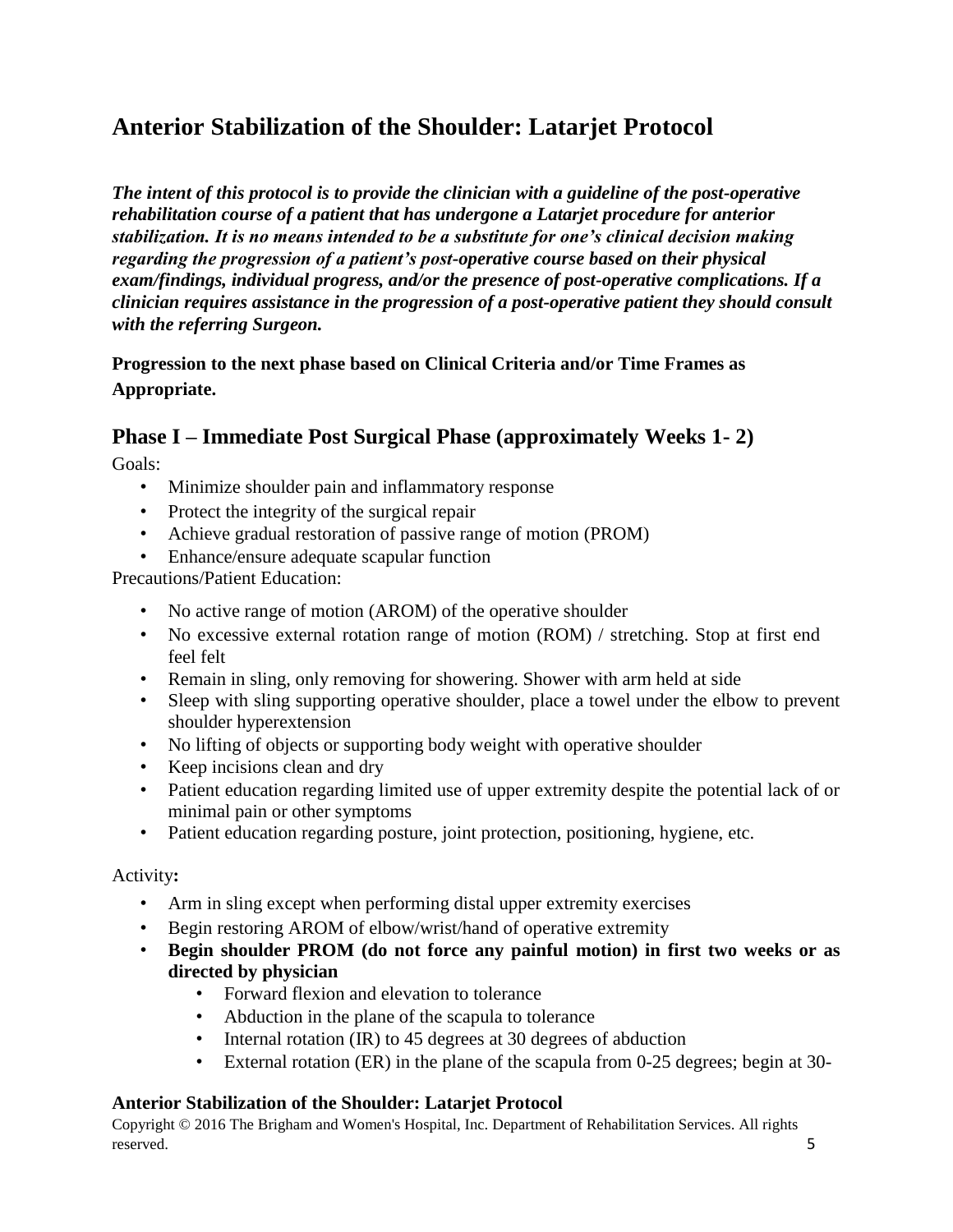40 degrees of abduction; respect anterior capsule tissue integrity with ER range of motion; seek guidance from intraoperative measurements of external rotation ROM

- Scapular clock exercises progressed to scapular isometric exercises
- Ball squeezes
- Frequent cryotherapy for pain and inflammation

Milestones to progress to phase II:

- Appropriate healing of the surgical repair
- Adherence to the precautions and immobilization guidelines
- Achieved at least 100 degrees of passive forward elevation and 25 degrees of passive external rotation at 20 degrees abduction
- Completion of phase I activities without pain or difficulty

## **Phase II – Intermediate Phase/ROM (approximately Week 3-9)**

Goals:

- Minimize shoulder pain and inflammatory response
- Protect the integrity of the surgical repair
- Achieve full restoration of active range of motion of elbow, wrist, and hand
- To be weaned from the sling beginning week 3
- Begin light waist level activities

Precautions:

- No active movement of shoulder till adequate PROM with good mechanics
- No lifting with affected upper extremity
- No excessive external rotation ROM / stretching
- Do not perform activities or strengthening exercises that place an excessive load on the anterior capsule of the shoulder joint (i.e. no pushups, pec flys, etc..)
- Do not perform scaption with internal rotation (empty can) during any stage of rehabilitation due to the possibility of impingement
- Continued patient education: posture, joint protection, positioning, hygiene, etc.

## **Early Phase II (approximately week 3-4):**

- **Progress shoulder PROM (do not force any painful motion)** 
	- Forward flexion and elevation to tolerance
	- Abduction in the plane of the scapula to tolerance
	- IR to 45 degrees at 30 degrees of abduction
	- ER to 0-45 degrees; begin at 30-40 degrees of abduction; respect anterior capsule tissue integrity with ER range of motion; seek guidance from intraoperative measurements of external rotation ROM)
- **Active assisted range of motion (AAROM) of shoulder typically begins at week 3**
	- Follow passive range of motion guidelines
	- Progress from supine to lawn chair to standing

#### **Anterior Stabilization of the Shoulder: Latarjet Protocol**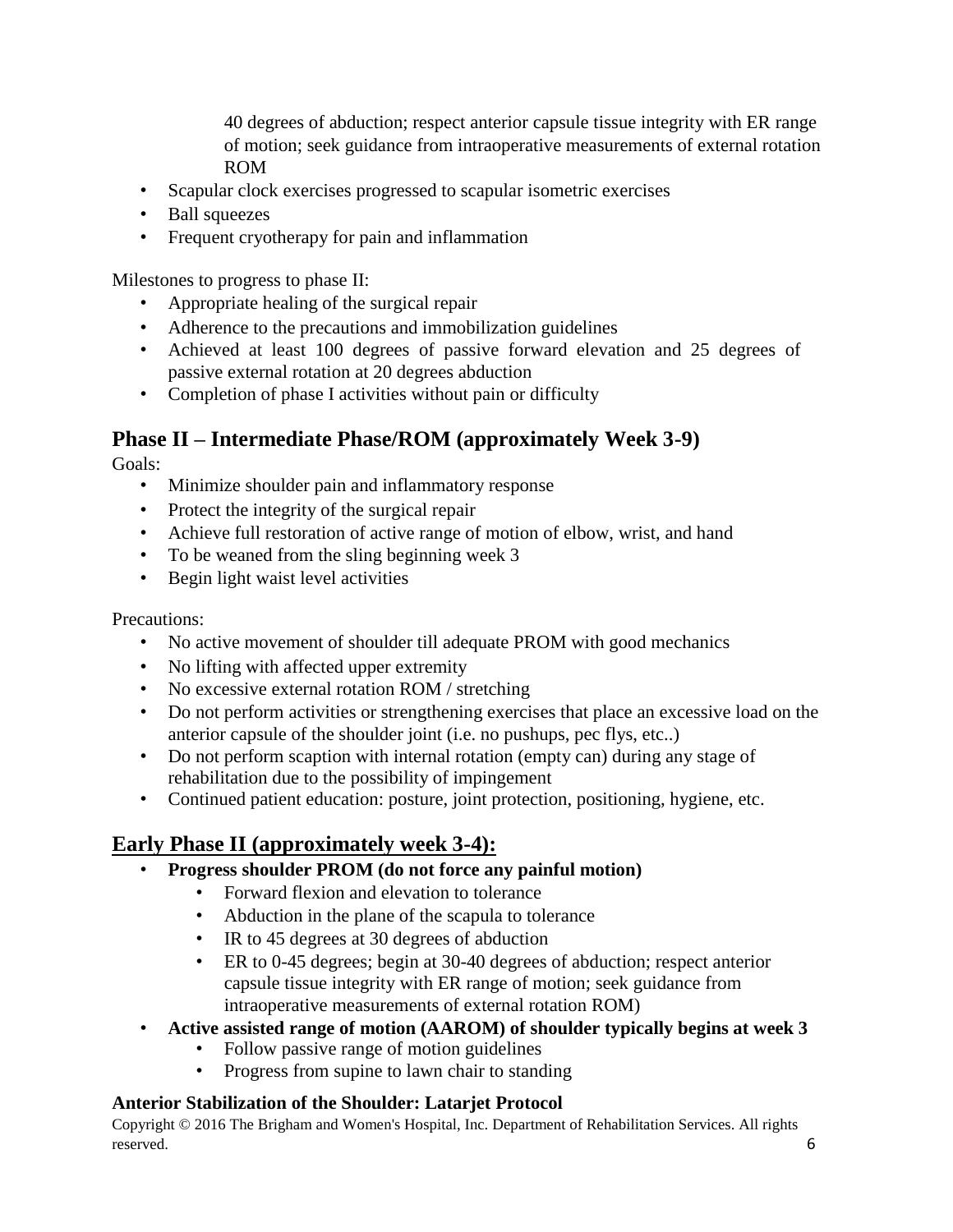- Glenohumeral joint mobilizations as indicated (Grade I, II) when ROM is significantly less than expected. Mobilizations should be done in directions of limited motion and only until adequate ROM is gained.
- Address scapulothoracic and trunk mobility limitations. Scapulothoracic and thoracic spine joint mobilizations as indicated (Grade I, II, III) when ROM is significantly less than expected. Mobilizations should be done in directions of limited and only until adequate ROM is gained.
- Begin incorporating posterior capsular stretching as indicated
	- Cross body adduction stretch
	- Side lying internal rotation stretch (sleeper stretch)
- Continued Cryotherapy for pain and inflammation

## **Late Phase II (approximately Week 6):**

- **Progress shoulder PROM (do not force any painful motion)** 
	- Forward flexion, elevation, and abduction in the plane of the scapula to tolerance
	- IR as tolerated at multiple angles of abduction
	- ER to tolerance; progress to multiple angles of abduction once  $\geq$  = 35 degrees at 0-40 degrees of abduction
- **Progress from AAROM to AROM of the shoulder as tolerated with good shoulder mechanics** (i.e. minimal to no scapulathoracic substitution with up to 90-110 degrees of elevation.)
- **Initiate balanced AROM / strengthening program;** continue to respect anterior capsule tissue integrity with ER range of motion and position
	- Initially in low dynamic positions
	- Nearly full elevation in the scapular plane should be achieved before beginning elevation in other planes
	- All activities should be pain free and without substitution patterns
	- No heavy lifting or plyometrics should be performed at this time
	- Gain muscular endurance with high repetition of 30-50, low resistance 1-3 lbs
	- Exercises should be progressive in terms of muscle demand/intensity, shoulder elevation, and stress on the anterior joint capsule
	- Strengthen scapular retractors and upward rotators
	- Exercises should consist of both open and closed chain activities
	- Initiate full can scapular plane raises to 90 degrees with good mechanics
	- Initiate ER/IR strengthening using exercise tubing at 0<sup>o</sup> of abduction (use towel roll)
	- Initiate sidelying ER with towel roll
	- Initiate manual resistance ER supine in scapular plane (light resistance)
	- Initiate prone rowing at 30/45/90 degrees of abduction to neutral arm position
- Begin rhythmic stabilization drills
	- ER/IR in the scapular plane
	- Flexion/extension and abduction/adduction at various angles of elevation
- Glenohumeral and scapulothoracic joint mobilizations as indicated (Grade I-IV as

#### **Anterior Stabilization of the Shoulder: Latarjet Protocol**

Copyright © 2016 The Brigham and Women's Hospital, Inc. Department of Rehabilitation Services. All rights reserved. The served of the served of the served of the served of the served of the served of the served of the served of the served of the served of the served of the served of the served of the served of the served of th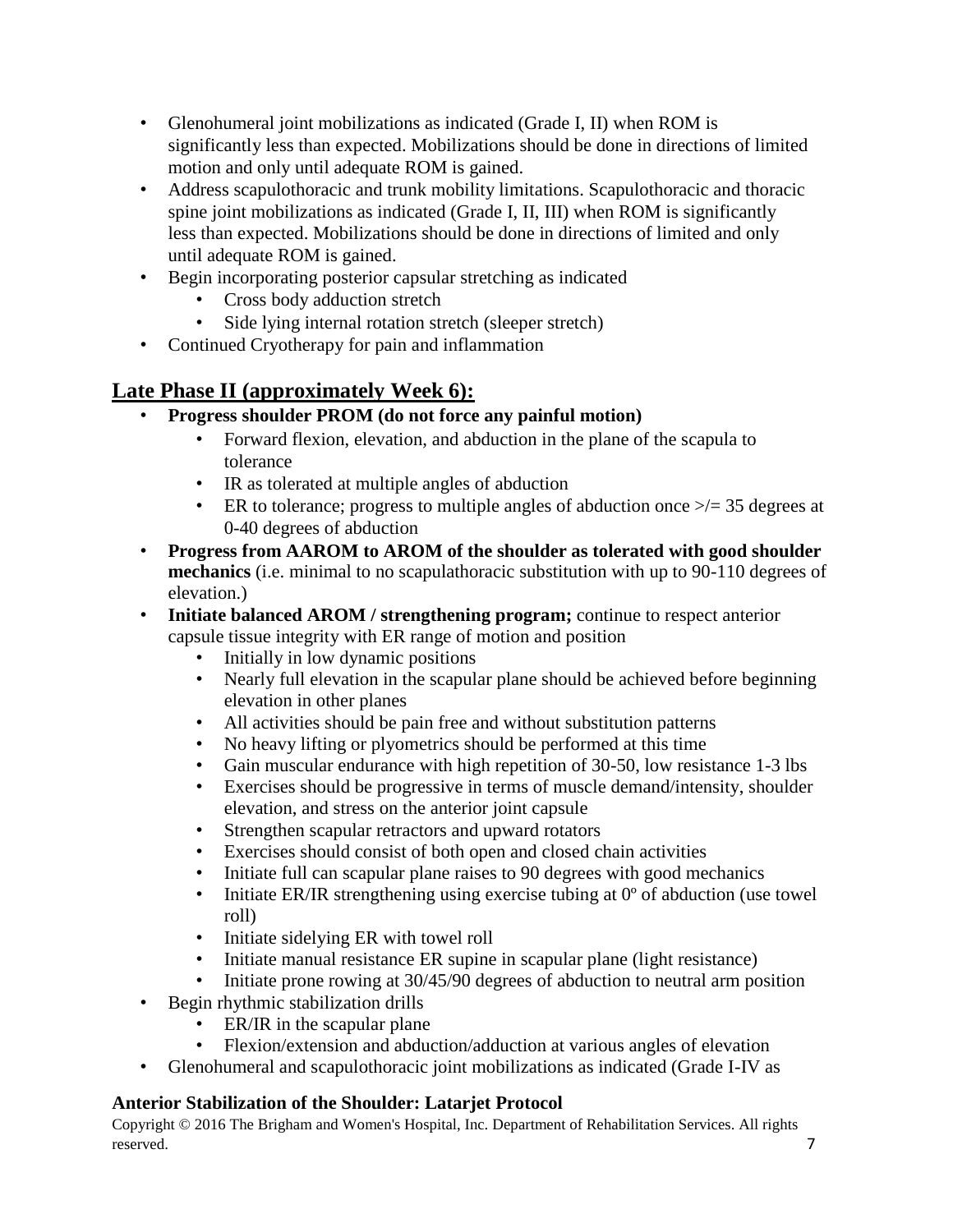appropriate)

- Continue AROM elbow, wrist, and hand
- Continued cryotherapy for pain and inflammation

Milestones to progress to phase III:

- Passive forward elevation at least 155 degrees
- Passive external rotation within 8-10 degrees of contralateral side at 20 degrees abduction
- Passive external rotation at least 75 degrees at 90 degrees abduction
- Active forward elevation at least 145 degrees with good mechanics
- Appropriate scapular posture at rest and dynamic scapular control with ROM and functional activities
- Completion of phase II activities without pain or difficulty

# **Phase III - Strengthening Phase (approximately Week 10 – Week 15)**

Goals:

- Normalize strength, endurance, neuromuscular control
- Return to chest level full functional activities
- Gradual and planned buildup of stress to anterior joint capsule

Precautions:

- Do not overstress the anterior capsule with aggressive overhead activities / strengthening
- Avoid contact sports/activities
- Do not perform strengthening or functional activities in a given plan until the patient has near full ROM and strength in that plane of movement
- Patient education regarding a gradual increase to shoulder activities

Activity:

- Continue A/PROM as needed/indicated
- Initiate biceps curls with light resistance, progress as tolerated
- Initiate gradually progressed strengthening for pectoralis major and minor; avoid positions that excessively stress the anterior capsule
- Progress subscapularis strengthening to focus on both upper and lower segments
	- Push up plus (wall, counter, knees on the floor, floor)
	- Cross body diagonals with resistive tubing
	- IR resistive band (0,45, 90 degrees of abduction)
	- Forward punch

Milestones to progress to phase IV:

- Passive forward elevation WNL
- Passive external rotation at all angles of abduction WNL
- Active forward elevation WNL with good mechanics
- Appropriate rotator cuff and scapular muscular performance for chest level

#### **Anterior Stabilization of the Shoulder: Latarjet Protocol**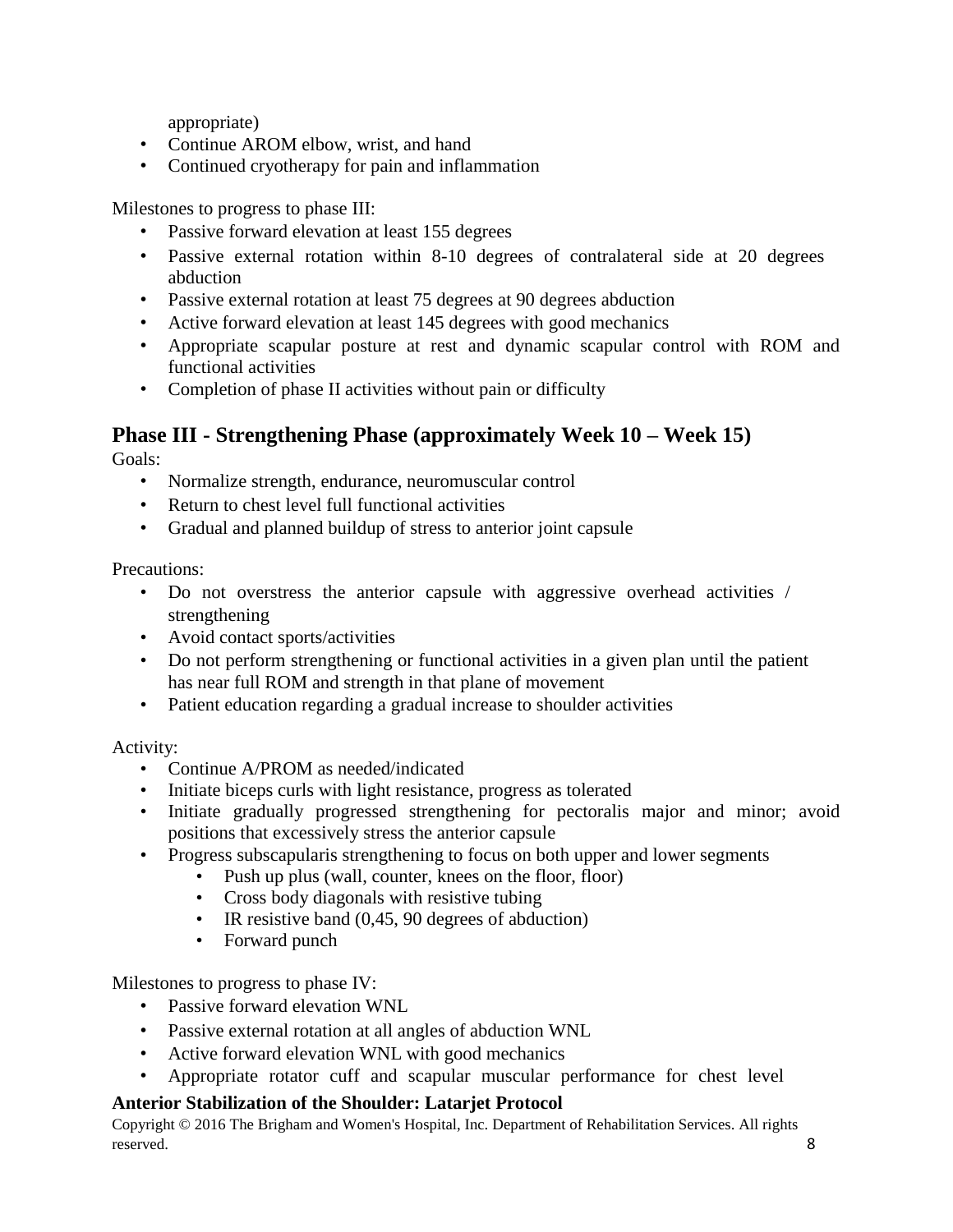activities

• Completion of phase III activities without pain or difficulty

### **Phase IV - Overhead Activities Phase / Return to activity phase (approximately Week 16-20)**

Goals:

- Continue stretching and PROM as needed/indicated
- Maintain full non-painful AROM
- Return to full strenuous work activities
- Return to full recreational activities

Precautions:

- Avoid excessive anterior capsule stress
- With weight lifting, avoid tricep dips, wide grip bench press, and no military press or lat pulls behind the head. Be sure to "always see your elbows"
- Do not begin throwing, or overhead athletic moves until 4 months post-op or cleared by MD

Activity:

- Continue all exercises listed above
	- Progress isotonic strengthening if patient demonstrates no compensatory strategies, is not painful, and has no residual soreness
- Strengthening overhead if ROM and strength below 90 degree elevation is good
- Continue shoulder stretching and strengthening at least four times per week
- Progressive return to upper extremity weight lifting program emphasizing the larger, primary upper extremity muscles (deltoid, latissimus dorsi, pectoralis major)
	- Start with relatively light weight and high repetitions (15-25)
- May do pushups as long as the elbows do not flex past 90 degrees
- May initiate plyometrics/interval sports program if appropriate/cleared by PT and MD
- Can begin generalized upper extremity weight lifting with low weight, and high repetitions, being sure to follow weight lifting precautions
- May initiate pre injury level activities/vigorous sports if appropriate/cleared by MD

Milestones to return to overhead work and sport activities:

- Clearance from MD
- No complaints of pain or instability
- Adequate ROM for task completion
- Full strength and endurance of rotator cuff and scapular musculature for task completion
- Regular completion of continued home exercise program

#### **Anterior Stabilization of the Shoulder: Latarjet Protocol**